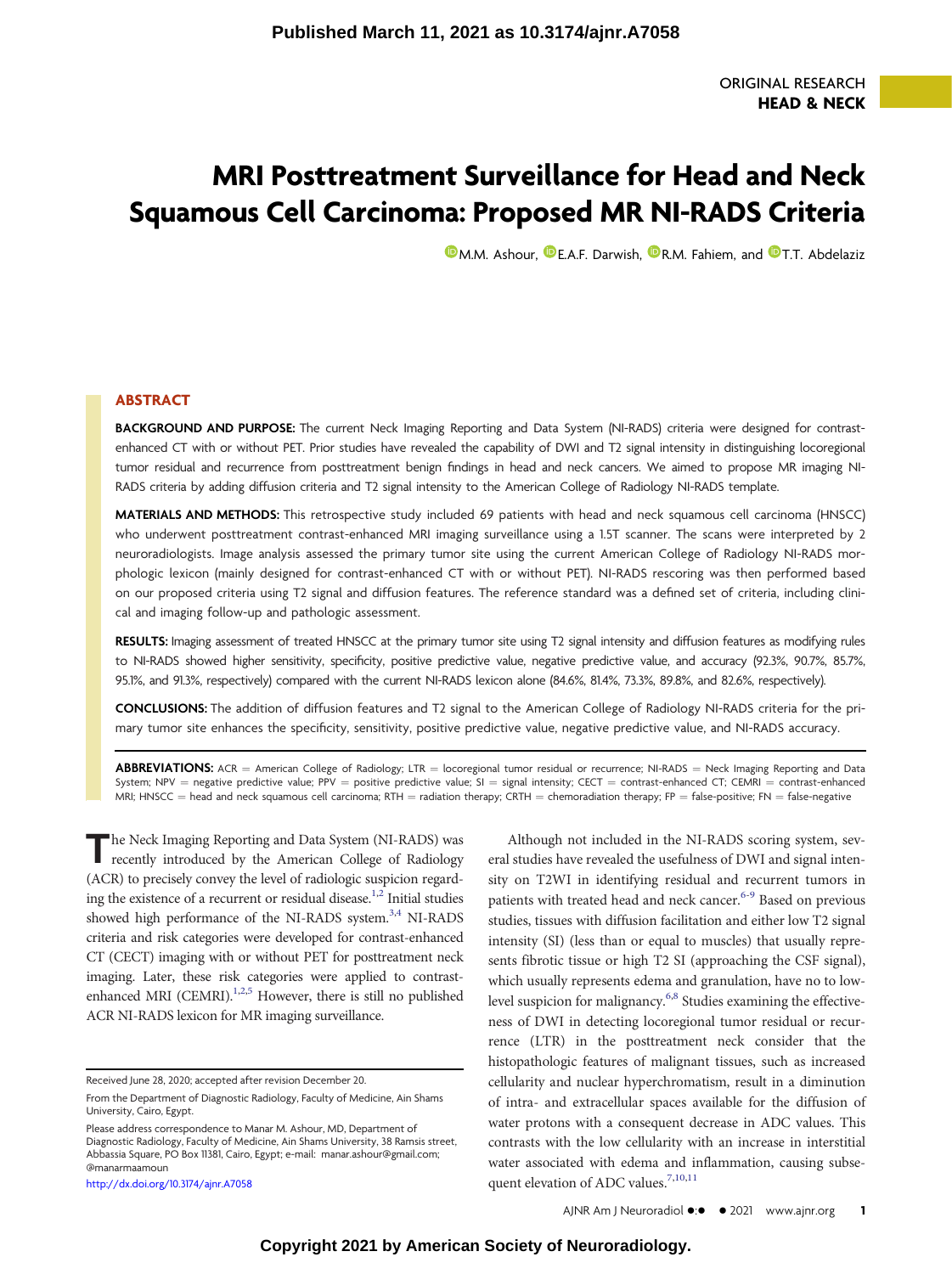We hypothesized that tailoring NI-RADS criteria for MR imaging with DWI features and T2 SI may improve the diagnostic performance of the existing NI-RADS system for MR imaging surveillance.

This study aimed to recommend new NI-RADS criteria for MR imaging surveillance based on the current system using DWI and T2 signals and to evaluate the diagnostic performance of integrating these criteria into the existing NI-RADS algorithm.

## MATERIALS AND METHODS

#### Study Design and Patient Selection

Our institution's ethics committee approved this single-center, retrospective study and waived the requirement for informed consent. Data were retrieved from the medical records and PACS. This study included 69 patients with head and neck squamous cell carcinoma (HNSCC) who were referred for posttreatment MR imaging surveillance between June 2018 and September 2020. Patients with histopathologically diagnosed primary HNSCC who underwent CEMRI surveillance within the first year after treatment, starting from 8–10 weeks after completing their treatment course, were included in this study. We considered the first posttreatment MR imaging scan, irrespective of whether it was the baseline scan or preceded by CECT with or without PET. We excluded patients with inadequate clinical or imaging follow-up or who had missing data, NI-RADS 4 with confirmed recurrence before scanning, noncontrast-enhanced scans, and scans with low-quality images that showed remarkable artifacts.

An initial search in the PACS revealed that 335 CEMRI neck scans were performed for 221 patients between June 2018 and September 2020, of whom 87 patients had HNSCC. We excluded 15 patients because of inadequate histopathologic data or follow-up, 2 patients because of lack of postcontrast sequences, and 1 patient because of profound artifacts from an inserted maxillary prosthesis.

#### Image Acquisition

Images were acquired with a 1.5T scanner (Ingenia, Philips Healthcare) using a 16-channel neurovascular coil. Imaging started from the skull base to the thoracic inlet, with FOV anterior to posterior 230 mm, and 4-mm section thickness with no gap. Axial single-shot SE EPI DWI was acquired ( $b = 0$  and 800 seconds/mm2 , TR/TE 2920/67 ms, section thickness 4 mm, and voxel size  $3.2 \times 2.6 \times 4.0$  mm). ADC was automatically generated by the implemented software, including precontrast axial SE T1WI (TE/TR: 21/633 ms), coronal SE T1 (TE/TR: 14/555 ms), axial SE T2WI (TE/TR: 10/7039 ms), sagittal SE T2WI (TE/TR: 100/3196.7 ms), and coronal T2 STIR  $(TR/TI = 3500/150,$  $TE = 80$  ms). A gadolinium-based contrast agent (dimeglumine gadopentetate) (0.1 mmol/kg) was administered using an injector with a flow rate of 2–3 mL/s followed by postcontrast T1WI with fat saturation, in the axial (TR/TE: 611/21 ms), sagittal (TR/TE:570/14 ms), and coronal (TR/TE:570/14 ms) planes.

## Image Analysis and Applied Diagnostic Criteria

Data were transferred to an IntelliSpace Portal 9.0 workstation (Philips Healthcare). Scans were interpreted by 2 neuroradiologists with different levels of experience (5 and 15 years) in head and neck imaging, both of whom have been trained on NI-RADS reporting at our institution. NI-RADS has been the reporting template in use for posttreatment of HNSCC cases since early 2018 according to the ACR NI-RADS lexicon and the directions published in the Aiken and Hudgins<sup>5</sup> guide article and the white paper of the ACR NI-RADS committee.<sup>[1](#page-5-0)</sup> Readers had access to patients' demographic data (names and identification numbers had been anonymized), the therapeutic history, the pretreatment scans, and any other preceding posttreatment CECT with or without PET scan and were blinded to the clinical or pathologic outcome. Discrepant interpretations were resolved by consensus.

Three polygonal ROIs were inserted manually by the neuroradiologist with 5 years' experience on  $b = 800$  images either on the same or consecutive axial sections, according to the size and extent of the primary targets and copied automatically on the corresponding ADC maps. ROIs were placed on the most enhancing parts in the presence of enhancement, excluding necrotic areas guided by contrast-enhanced-T1WI and T2WI in the same axial sections. The average ADC<sub>mean</sub> value for the 3 measurements was estimated for all targets.

Two reporting template forms were used to evaluate primary targets, including the primary tumor site and any regional nonnodal target as associated perineural tumor spread; 1 was template confined to the existing NI-RADS lexicon and scoring system, $1,5$  $1,5$ and the final score was provided according to the higher numeric scoring lesion in case of more than 1 primary target. The other template included the diffusion criteria in qualitative and quantitative forms and T2 SI of primary targets, and scoring was performed according to our modified rules to the current NI-RADS lexicon.

Based on the available literature<sup>6,[8](#page-5-6)</sup> and the authors' experience, a defined scale for T2 SI evaluation was set: 1) isointense SI to the normal-appearing surrounding tissues, 2) very dark T2 SI (much lower than original tumor and muscle) [\(Figs 1](#page-2-0)A and 2A), 3) intermediate T2 SI (similar to the initial tumor signal), ([Fig](#page-2-0) 1[A](#page-2-0)), and 4) high T2 SI for tissues displaying SI between muscle SI and fluid, or much higher than the original tumor. Correlation with the pretreatment tumor signal was performed for 56 cases with available pretreatment CEMRI.

For diffusion criteria, the scale used for visual interpretation of the signal to determine whether it was high or low was compared with the brain stem signal in ADC maps as follows: 1) diffusion restriction for low signal in the ADC map compared with the brain stem signal with high signal in DWI corresponding to abnormal enhancement [\(Fig 1](#page-2-0)C) and/or similar to the original tumor signal; and 2) facilitated diffusion for high signal in the ADC map compared with the brain stem with high or low signal on DWI [\(Figs 1](#page-2-0)D and 2C) or higher than the original tumor signal.

# Image Analysis Using T2 SI and DWI as Modified Rules for NI-RADS Categories

We incorporated diffusion features and T2 SI into NI-RADS as modified rules. The presence of both diffusion restriction and intermediate T2 SI would upgrade the NI-RADS categories by 1 grade (from categories 1 to 2 and 2 to 3). Conversely, the absence of both would downgrade NI-RADS categories by 1 grade [\(Fig 2\)](#page-2-1) (from categories 3 to 2 and 2 to 1). The presence of only 1 feature without the other feature would not alter the original NI-RADS risk category.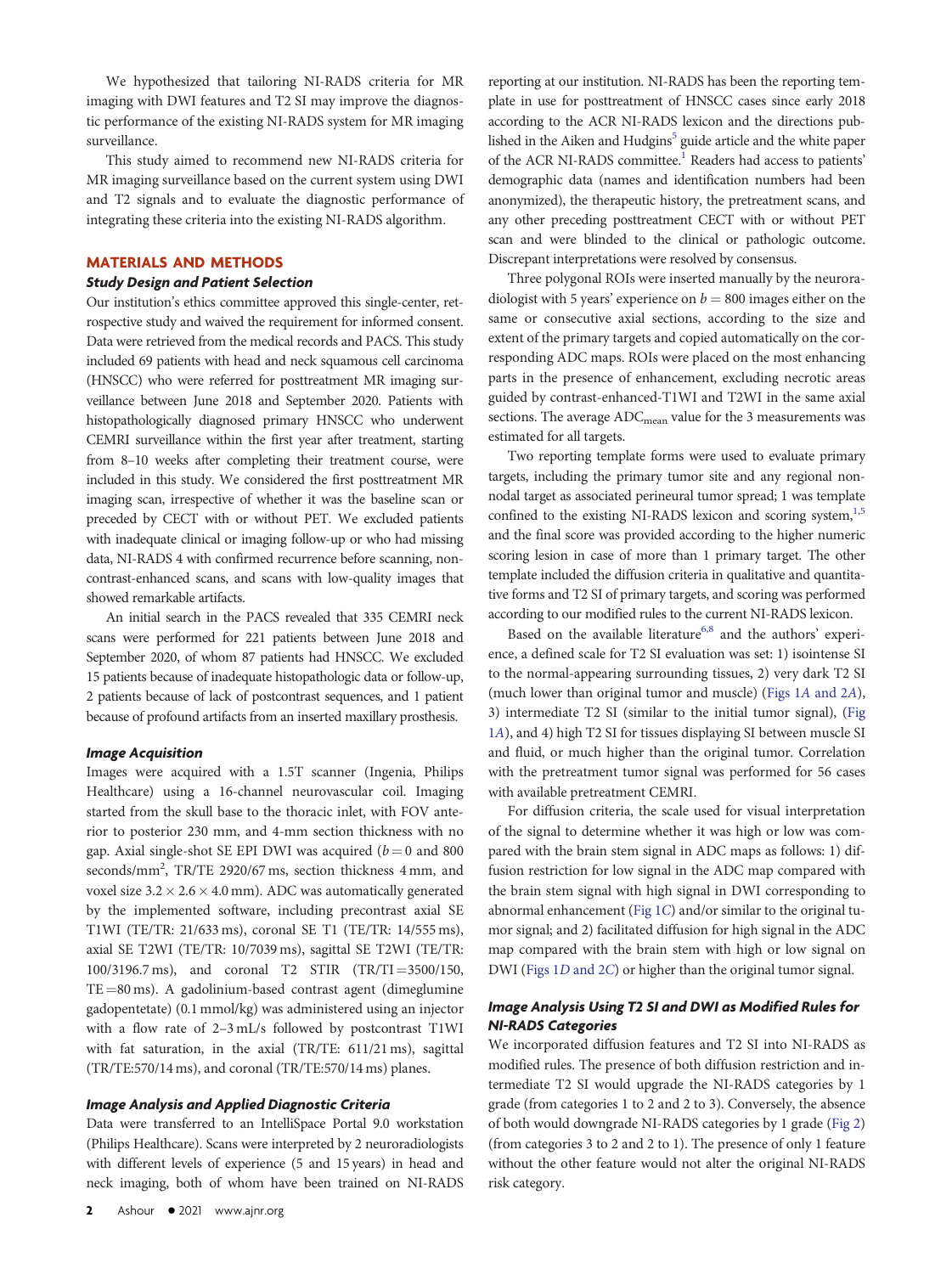

FIG 1. Concordance between NI-RADS category, T2 SI, and DWIs is demonstrated in this posttreatment MR imaging surveillance scan done after surgery and RTH for sinonasal squamous cell carcinoma. Coronal T2WI (A) and coronal contrast-enhanced TIWI (B) show a surgical bed discrete nodule (black arrow) that displays intermediate T2 SI (A) and postcontrast enhancement (B), fulfilling NI-RADS 3 and confirmed to be squamous cell carcinoma by histopathology. C. Axial ADC map of the surgical bed shows a corresponding low-ADC signal (black arrow). White arrows point to circumferential soft tissue thickening with sheetlike enhancement (B), which shows low T2 SI (A), absent diffusion restriction (D), and was confirmed to be posttreatment fibrous tissue.

<span id="page-2-0"></span>

FIG 2. The first post-CRTH MR imaging follow-up for a known case of nasopharyngeal carcinoma with perineural tumor spread (PNTS) showing discordant findings between NI-RADS category, T2 SI, and DWI. There is a clear primary tumor site at the nasopharynx (not demonstrated here), yet a regional non-nodal target was noted. A, Axial T2WI shows orbital apex dark T2 SI tissue keeping with fibrotic scarring (arrow). B, This lesion show discrete postcontrast enhancement (arrow) (secondary to PNTS along the ophthalmic nerve) categorized as NI-RADS 3. C, Axial ADC map of the surgical bed shows a corresponding facilitated diffusion (arrow). According to our proposed modifying rules, downgrading to category 2 was done. Follow-up by PET/CT showed no FDG uptake (not demonstrated here) that was confirmed to be post-RTH fibrotic scarring by further follow-up. Note the right temporal lobe after RTH injury.

## <span id="page-2-1"></span>Standard of Reference

Criteria for negative disease included negative clinical and MR imaging follow-up performed after 12 months or negative biopsy results. Criteria for LTR included positive biopsy results, evident tumor on clinical examination, or evidence of disease progression on subsequent follow-up scans as determined by the Response Evaluation Criteria in Solid Tumors.<sup>12</sup>

# Ethics Approval

All procedures performed in the study were in accordance with the ethical standards of the institutional research committee and with the 1964 Helsinki Declaration and its later amendments. For this type of study informed consent was not required and waived by the ethical committee.

#### Statistical Analysis

The collected data were revised, coded, and tabulated using SPSS 20 (IBM). For descriptive statistics, the mean, SD, and range were used for numerical data; frequency and percentage were used for non-numeric data. For analytical statistics, the Student  $t$  test was used to assess the statistical significance of the difference in ADC<sub>mean</sub> values between LTR and benign lesions. ROC curve analysis of ADC<sub>mean</sub> values was performed according to the standard of reference. The diagnostic performance of ACR NI-RADS, DWI in its qualitative and quantitative forms, T2 SI, and NI-RADS combined with T2 SI and DWI were assessed in terms of sensitivity, specificity, positive predictive value (PPV), negative predictive value (NPV), and accuracy. Kappa statistics were used to compute the measure of agreement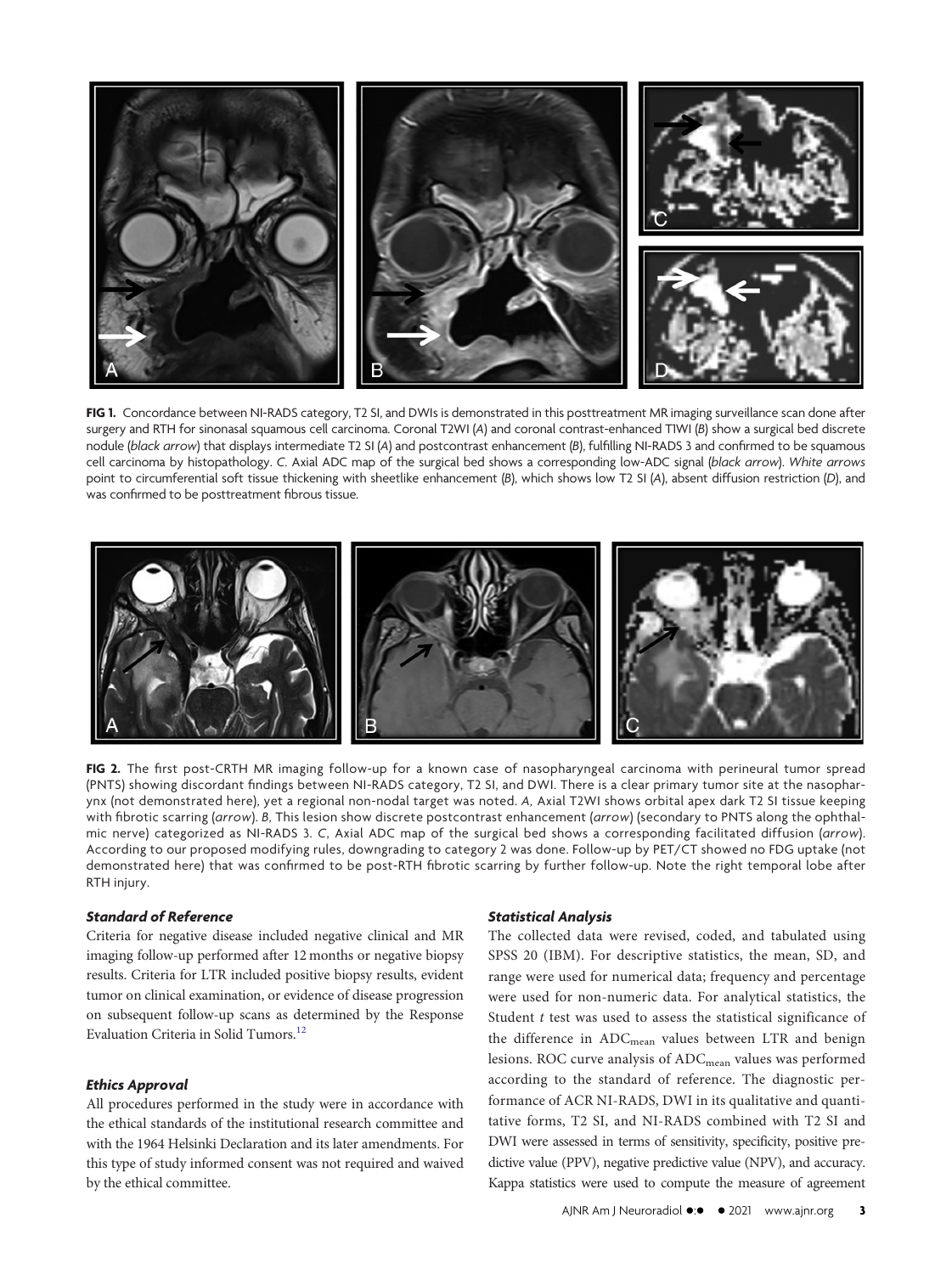between 2 investigational methods, with values of 0.2–0.4 indicating fair agreement; 0.41–0.6, moderate agreement; 0.61–0.8, substantial agreement; and  $0.8-1.0$ , almost perfect agreement.  $P < 0.05$  was considered significant.

# RESULTS

# Patients and Tumor Characteristics

The study population consisted of 69 patients: 41 males (59.4%) and 28 females (40.6%), with the mean age of  $50.55 \pm 16.82$  (range, 18–85 years). Twenty-two (31.9%) patients underwent surgical excision and received radiation therapy (RTH), 19 (27.5%) received

Table 1: Tumor characteristics and scan order of the included population

|                          |                            | Patients (n)    | Patients (%) |
|--------------------------|----------------------------|-----------------|--------------|
| Subsite                  | Larynx                     | 12              | 17.4         |
|                          | Oral cavity and oropharynx | 25              | 36.2         |
|                          | Hypopharynx                | $\overline{2}$  | 2.9          |
|                          | Sinonasal                  | 10 <sup>°</sup> | 14.5         |
|                          | Skull base                 |                 | 1.4          |
|                          | Nasopharynx                | 13              | 18.8         |
|                          | Salivary                   | 6               | 8.7          |
| Pathologic grade         | Low                        | 14              | 20.3         |
|                          | Moderate                   | 37              | 53.6         |
|                          | High                       | 18              | 26.1         |
| Tumor stage <sup>a</sup> | Tis                        |                 | 1.4          |
|                          | T1                         | 7               | 10.14        |
|                          | T <sub>2</sub>             | 24              | 34.8         |
|                          | T <sub>3</sub>             | 22              | 31.9         |
|                          | T <sub>4</sub>             | 15              | 21.7         |
| Scan order               | First follow-up            | 54              | 78.3         |
|                          | Second follow-up           | 8               | 10.1         |
|                          | Third follow-up            | 8               | 11.6         |

<span id="page-3-0"></span>Note:—Tis indicates carcinoma in situ.

a American Joint Committee on Cancer.<sup>[20](#page-6-0)</sup>

### <span id="page-3-1"></span>Table 2: Results of image analysis by T2 SI, DWI (qualitative and quantitative), NI-RADS, and NI-RADS rescoring for the primary targets

|                              |                           | Standard of<br>Reference   |                            |
|------------------------------|---------------------------|----------------------------|----------------------------|
|                              |                           | <b>Negative</b><br>$n$ (%) | <b>Positive</b><br>$n$ (%) |
| <b>NI-RADS</b>               | NI-RADS <sub>1</sub>      | 20 (46.51)                 | 1(3.85)                    |
|                              | NI-RADS 2                 | 15 (34.88)                 | 3(11.54)                   |
|                              | NI-RADS 3                 | 8(18.6)                    | 22 (84.62)                 |
| $T2$ SI                      | Isointense to surrounding | 4(9.3)                     | 1(3.85)                    |
|                              | tissue                    |                            |                            |
|                              | Dark                      | 15 (34.88)                 | 1(3.85)                    |
|                              | Intermediate              | 5(11.63)                   | 24 (92.31)                 |
|                              | High                      | 19 (44.19)                 | 0(0)                       |
| <b>DWI</b>                   | Facilitated               | 39 (90.7)                  | 2(7.69)                    |
|                              | Restricted                | 4(9.3)                     | 24 (92.31)                 |
| NI-RADS combined with T2 and | NI-RADS <sub>1</sub>      | 30 (69.77)                 | 1(3.85)                    |
| <b>DWI</b>                   | NI-RADS <sub>2</sub>      | 10 (23.26)                 | 2(7.69)                    |
|                              | NI-RADS 3                 | 3(6.98)                    | 23 (88.46)                 |

chemoradiation therapy (CRTH), 12 (17.4%) underwent surgery only, 9 (13.0%) underwent surgery combined with CRTH, and 7 (10.1%) received RTH. [Table 1](#page-3-0) demonstrates the tumor demographics and scan order.

# Descriptive Statistics for LTR and Benign Posttreatment Lesions

Pathology or follow-up confirmed diagnosis in 26/69 (37.7%) patients, and imaging follow-up confirmed diagnosis in 43/69 (62.3%) patients. LTR occurred in 26/69 (37.7%) patients.

# Results of Image Interpretation and Applied Diagnostic Criteria Relative to the Standard of Reference

The results of the imaging analysis of the primary targets and the results of the diagnostic performance of T2 SI, DWI (qualitative and quantitative), NI-RADS, and NI-RADS rescoring, for the detection of LTR for the primary targets, are listed in [Table 2](#page-3-1) and [3](#page-3-2).

For diffusion criteria, there was no statistically significant difference between the qualitative and quantitative assessment of DWI, with 28/69 lesions (40.6%) showing diffusion restriction with a low ADC signal; 24/ 28 were LTR, and 4/28 were posttreatment changes. A total of 41/69 lesions (59.4%) demonstrated no diffusion restriction, 39/41 showed no recurrence, and 2/41 had LTR.

The mean ADC value for LTR was  $0.94 \pm 0.38$ , and the mean ADC value

### Table 3: Diagnostic performance of T2 SI, DWI (qualitative and quantitative), NI-RADS, and NI-RADS rescoring for the detection of LTR for the primary targets

|                          | <b>T2 SI</b>        | DWI with ADC $\leq 1.3$ | <b>NI-RADS</b>      | NI-RADS-DWI-T2 SI   |
|--------------------------|---------------------|-------------------------|---------------------|---------------------|
| TP(n)                    | 24                  | 24                      | 22                  |                     |
| TN(n)                    | 38                  | 39                      | 35                  | 40                  |
| FP(n)                    |                     |                         |                     |                     |
| FN(n)                    |                     |                         |                     |                     |
| Sensitivity (%) (95% CI) | 92.31 (74.87-99.05) | 92.3 (74.87-99.05)      | 84.62 (65.13-95.64) | 88.46 (69.85-97.55) |
| Specificity (%) (95% CI) | 88.37 (74.92-96.11) | 90.7 (77.86-97.41)      | 81.4 (66.60-91.61)  | 93.02 (80.94-98.54) |
| PPV (%) (95% CI)         | 82.76 (67.64-91.68) | 85.71 (70.10-93.89)     | 73.33 (59.03-84.00) | 88.46 (71.84-95.84) |
| NPV (%) (95% CI)         | 95.00 (83.32-98.64) | 95.12 (83.69-98.67)     | 89.74 (77.84-95.61) | 93.02 (82.10-97.49) |
| Accuracy (%) (95% CI)    | 89.86 (80.21-95.82) | 91.30 (82.03-96.74)     | 82.61 (71.59-90.68) | 91.30 (82.03-96.74) |

<span id="page-3-2"></span>Note:—TP indicates true-positive; TN, true-negative.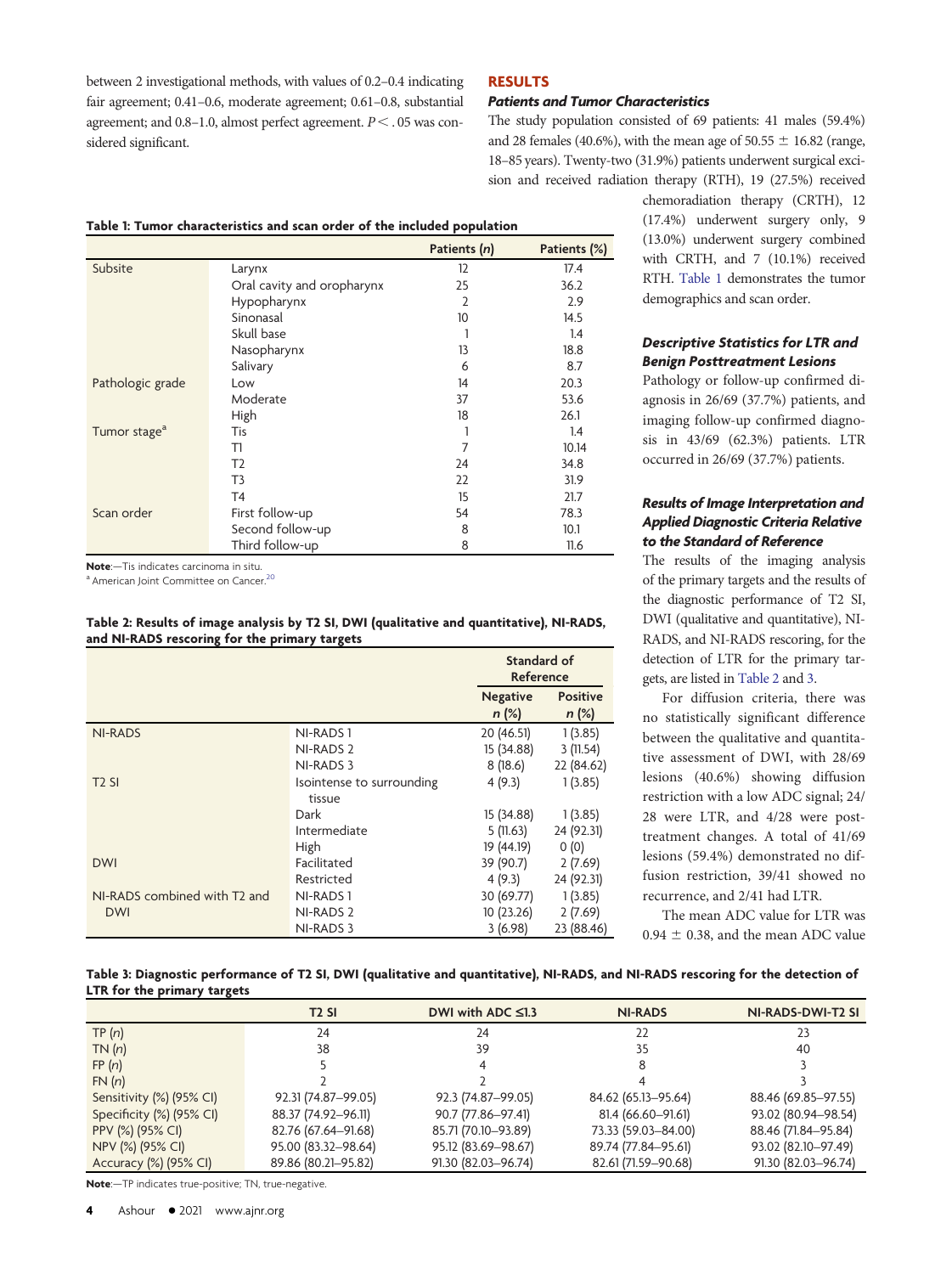<span id="page-4-0"></span>

|                                               | Table 4: Agreement between DWI (qualitative and quantitative), T2 SI, NI-RADS, and NI-RADS combined with DWI and T2 SI for the |
|-----------------------------------------------|--------------------------------------------------------------------------------------------------------------------------------|
| primary targets and the standard of reference |                                                                                                                                |

|                                  |                                | <b>Standard of Reference</b> |                | Agreement |               |         |
|----------------------------------|--------------------------------|------------------------------|----------------|-----------|---------------|---------|
|                                  |                                | Negative $n$ (%)             | Positive n (%) | Kappa     | 95% CI        | P Value |
| <b>DWI</b>                       | Restricted                     | 4(9.3)                       | 24 (92.31)     | 0.818     | $0.68 - 0.96$ | < 0.001 |
|                                  | Facilitated                    | 39 (90.7)                    | 2(7.69)        |           |               |         |
| $T2$ SI                          | Intermediate                   | 5(11.63)                     | 24 (92.3)      | 0.789     | $0.64 - 0.94$ | < 0.001 |
|                                  | No abnormality; low or high SI | 38 (88.37)                   | 2(7.69)        |           |               |         |
| NI-RADS combined with T2 and DWI | Category 3                     | 3(6.98)                      | 23 (88.46)     | 0.815     | $0.67 - 0.96$ | < 0.001 |
|                                  | Categories 1 and 2             | 40 (93.02)                   | 3(11.54)       |           |               |         |
| NI-RADS                          | Category 3                     | 8(18.6)                      | 22 (84.62)     | 0.641     | $9.46 - 0.82$ | < 0.001 |
|                                  | Categories 1 and 2             | 35 (81.4)                    | 4 (15.38)      |           |               |         |

for benign posttreatment changes was 1.98  $\pm$  0.55 (P  $<$  .001).

ROC curve analysis showed an AUC of 0.945 (0.875–0.990 CI), with cutoff  $ADC_{mean} \leq 1.3 \times 10 - 3$  mm<sup>2</sup>/s, which showed the highest sensitivity, specificity, PPV, and NPV (92.31%, 90.7%, 85.7%, and 95.1%, respectively).

For T2 SI, 29/69 lesions showed intermediate T2 SI, 24/29 were LTR, and 5/29 lesions were posttreatment benign changes. A total of 40 lesions demonstrated no abnormality, low or high SI in T2WI, 38/40 showed no recurrence, and 2/40 showed LTR.

Regarding NI-RADS, 39/69 targets were categorized as NI-RADS 1 ( $n = 21$ ) or 2 ( $n = 18$ ), 35/39 were found to be negative, and 4 lesions were LTR; 30 lesions were categorized as NI-RADS 3, 22/30 lesions proved to be LTR, and 8 lesions were negative according to the criterion standard.

After inclusion of T2 SI and DWI as modifying rules to NI-RADS categories, 7 NI-RADS category 3 targets were downgraded to category 2, 3 NI-RADS 2 targets were upgraded to category 3, and 10 NI-RADS 2 targets were downgraded to NI-RADS 1.

Agreement between DWI, T2 SI, NI-RADS, and NI-RADS combined with DWI and T2 SI of the primary targets, and the standard of reference is shown in [Table 4](#page-4-0).

# **DISCUSSION**

In the current study, incorporation of T2 SI and diffusion features into NI-RADS as modifying rules showed high diagnostic performance, with higher sensitivity, specificity, PPV, and NPV of 88.46%, 93.02%, 88.46%, and 93.02%, respectively, compared with the current ACR NI-RADS template, which showed a sensitivity, specificity, PPV, and NPV of 84.62%, 81.40%, 73.33%, and 89.74%, respectively, with the difference being more notable in specificity than in sensitivity.

Several previous studies evaluated the utility of DWI in differentiating posttreatment changes from recurrence and concluded that DWI showed high diagnostic performance.<sup>7[,11](#page-5-10)[,13](#page-5-12)[-](#page-5-13)[16](#page-5-14)</sup> Morphologic imaging features for LTR described in previous literature included infiltrative mass appearance, with intermediate to high SI in T2 WIs and postcontrast enhancement. However, these features could overlap with those of benign posttreatment findings such as post-therapy inflammation and fibrosis.<sup>[13,](#page-5-12)[16](#page-5-14)</sup> Therefore, dependence on only morphologic features could result in increased false-positive (FP) cases. The current ACR NI-RADS lexicon was developed for CECT with or without PET; thus, it does not include MR imaging– specific sequences. We suggest the addition of T2 SI and diffusion features to the current lexicon to adapt it to posttreatment surveillance with CEMRI, taking advantage of its routine use in daily practice.

In the available literature, the performance of NI-RADS was assessed for CECT with or without PET at different time points in terms of discrimination between categories.<sup>4</sup> Two other studies investigated the predictive value of the first posttreatment PET/CT using NI-RADS. $3,17$  $3,17$  Wangaryattawanich et al<sup>18</sup> investigated the PPV of NI-RADS categories 3 and 4 for PET/CT and concluded that NI-RADS 3 and 4 have a PPV of 56% and 100%, respectively. Our results showed a higher PPV and lower NPV for NI-RADS compared with the previous studies. This could be attributable to the inherent difference between the performance of CEMRI and contrast-enhanced PET/CT in posttreatment imaging surveillance, as also supported by the results of Kreiger et  $al$ ,<sup>4</sup> which showed a much higher rate of true-positive disease with the use of CECT (91.7%) compared with PET/CT (40%).

In this study, we assessed the T2 SI and diffusion features of the primary targets; both showed high diagnostic performance relative to patient outcome. Comparing the diagnostic performance of T2 SI and DWI and combining both with NI-RADS showed that DWI had a higher specificity and accuracy of 90.70% and 91.30%, respectively, compared with 88.37% and 89.86%, respectively, for T2 SI; both showed similar sensitivities of 92.31%. Incorporating T2 SI and DWI within the NI-RADS yielded higher specificity (93.02%) and higher PPV compared with either T2 SI or DWI alone, and accuracy (91.30%) similar to the diffusion criteria. The kappa coefficient for the concordance between NI-RADS scoring of the primary tumor site and the outcome was 0.641, and higher agreement (0.815) was obtained by combining DWI and T2 SI with NI-RADS scoring.

Ailianou et al<sup> $6$ </sup> concluded that morphologic MR imaging with defined criteria had a similar diagnostic performance to DWI, with the combination of both yielding higher results. Precise analysis of signal intensities on morphologic MR imaging increased the specificity of DWI, whereas the overall effect on sensitivity was less pronounced. The results of the current study are concordant with those of Ailianou et  $a^{6}$  regarding the higher sensitivity and specificity obtained after incorporation of DWI into NI-RADS morphologic features, with a more pronounced effect on specificity than sensitivity.

The current study showed an optimal ADC<sub>mean</sub> threshold of  $1.3 \times 10 - 3$  mm<sup>2</sup>/s to discriminate between benign changes and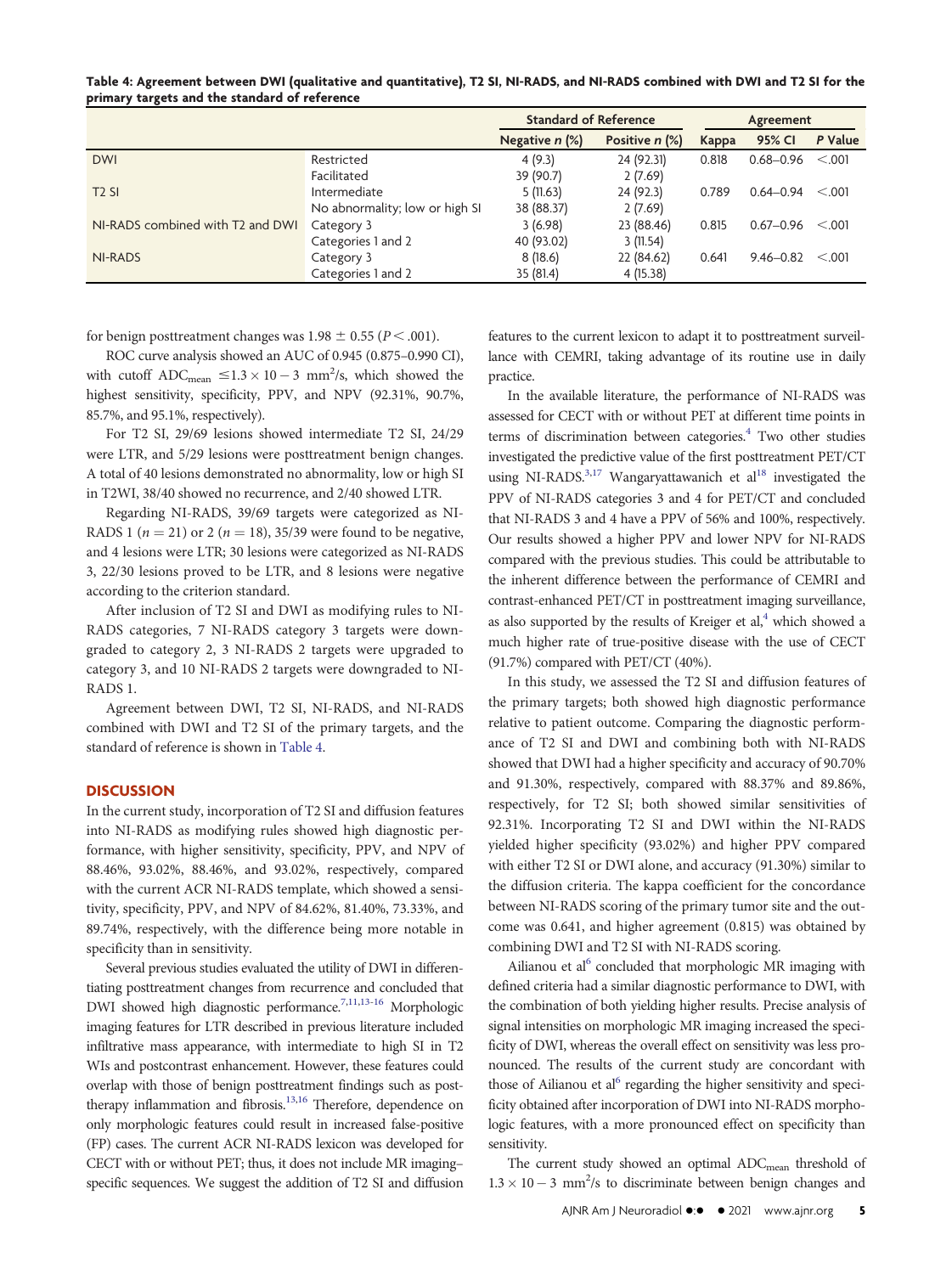LTR with a sensitivity, specificity, and accuracy of 92.31%, 90.70%, and 91.30%, respectively. This agrees with Jajodia et  $al<sub>10</sub>$  who showed the same ADC threshold with a sensitivity, specificity, and accuracy of 94%, 83.3%, and 93.6%, respectively. Minor differences in diagnostic parameters could be due to the different characteristics of the included population; for example, they included patients with lesions  $>5$  mm, presenting between 3 months and 2 years, whereas we included scans performed within the first year after treatment with no specific size criteria for lesions for inclusion.

In our study, analysis of T2 SI performance individually revealed 2 false-negative (FN) and 5 FP cases; 1 of the FN cases was a pathologically proved residual tongue squamous cell carcinoma. The residual tumor was not detected during the first posttreatment MR imaging scan, including DWI, T2, and the NI-RADS system. This could be explained by the presence of microscopic residual tumor cells in the initial study beyond MR imaging resolution because the discrete enhancing lesion became apparent on the follow-up scans. The second FN case was a case with a primary target lesion with low T2 SI that resembled fibrotic tissue; it was proved pathologically to contain a small 6-mm residual tumor, suggesting that tiny residual tumors may exist within a sizable fibrotic tissue, for which follow-up would be useful.

Five FP cases by T2 SI corresponded to posttreatment fibrotic scarring, suggesting that fibrotic tissue may present with intermediate SI in the early posttreatment phase.

Two FN and 4 FP cases were identified by DWI; the FN results in DWI are explained by either microscopic tumor tissue or the presence of posttreatment edema or inflammation in the early posttreatment scans. The FP results with DWI were attributed to lymphoid hyperplasia and early stages of fibrosis that may show diffusion restriction, which requires further follow-up.

Adding DWI and T2 signal features helped in reducing the number of FP findings caused by NI-RADS 3 criteria because of the enhancement associated with posttreatment benign findings that can present as masslike lesions.<sup>[16](#page-5-14)</sup> Although our results showed a very comparable diagnostic performance between DWI (quantitative and qualitative forms) alone and the combined criteria, further studies on a larger scale are required to confirm these results. Taking into consideration the limitations of dependence on diffusion and ADC values with related motion and susceptibility artifacts, variations in ADC values using different MR imaging scanners and different b-values, and the lack of a definite cutoff value for ADC,  $7,13,19$  $7,13,19$  $7,13,19$  $7,13,19$  we recommend incorporating diffusion criteria and T2 SI into the NI-RADS system to benefit from combined functional, morphologic, and enhancement features and to overcome the intrinsic limitations of each of them when used individually.

# Limitations of the Study

One limitation of our study is that it is a retrospective, single-center study. Hence, minor variations in scan timing occurred. Further multicenter studies with larger sample volumes are required to support these results.

## **CONCLUSIONS**

Incorporation of diffusion criteria and T2 SI into the current NI-RADS criteria for primary tumor site assessment as modifying rules enhanced the diagnostic validity and accuracy of the ACR NI-RADS template.

## **REFERENCES**

- <span id="page-5-0"></span>1. Aiken AH, Rath TJ, Anzai Y, et al. ACR Neck Imaging Reporting and Data Systems (NI-RADS): a white paper of the ACR NI-RADS Committee. J Am Coll Radiol 2018;15:1097–08 [CrossRef](http://dx.doi.org/10.1016/j.jacr.2018.05.006) [Medline](https://www.ncbi.nlm.nih.gov/pubmed/29983244)
- <span id="page-5-1"></span>2. Aiken AA, Farley A, Baugnon KL, et al. Implementation of a novel surveillance template for head and neck cancer: Neck Imaging Reporting and Data System (NI-RADS). J Am Coll Radiol 2016;13:743–46 [CrossRef](http://dx.doi.org/10.1016/j.jacr.2015.09.032) [Medline](https://www.ncbi.nlm.nih.gov/pubmed/26577876)
- <span id="page-5-2"></span>3. Wangaryattawanich P, Branstetter BF, Hughes M, et al. Negative predictive value of NI-RADS category 2 in the first posttreatment FDG-PET/CT in head and neck squamous cell carcinoma. AJNR Am J Neuroradiol 2018;39:1884–88 [CrossRef](http://dx.doi.org/10.3174/ajnr.A5767) [Medline](https://www.ncbi.nlm.nih.gov/pubmed/30166429)
- <span id="page-5-3"></span>4. Krieger DA, Hudgins PA, Nayak GK, et al. Initial performance of NI-RADS to predict residual or recurrent head and neck squamous cell carcinoma. AJNR Am J Neuroradiol 2017;38:1193–99 [CrossRef](http://dx.doi.org/10.3174/ajnr.A5157) [Medline](https://www.ncbi.nlm.nih.gov/pubmed/26577876)
- <span id="page-5-4"></span>5. Aiken AH, Hudgins PA. Neck Imaging Reporting and Data System. Magn Reson Imaging Clin N Am 2018;26:51–62 [CrossRef](http://dx.doi.org/10.1016/j.mric.2017.08.004) [Medline](https://www.ncbi.nlm.nih.gov/pubmed/29128006)
- <span id="page-5-5"></span>6. Ailianou A, Mundada P, De Perrot T, et al. MRI with DWI for the detection of posttreatment head and neck squamous cell carcinoma: why morphologic MRI criteria matter. AJNR Am J Neuroradiol 2018;39:748–55 [CrossRef](http://dx.doi.org/10.3174/ajnr.A5548) [Medline](https://www.ncbi.nlm.nih.gov/pubmed/29449279)
- <span id="page-5-8"></span>7. Vaid S, Chandorkar A, Atre A, et al. Differentiating recurrent tumours from post-treatment changes in head and neck cancers: does diffusion-weighted MRI solve the eternal dilemma? Clin Radiol 2017;72:74–83 [CrossRef](http://dx.doi.org/10.1016/j.crad.2016.09.019) [Medline](https://www.ncbi.nlm.nih.gov/pubmed/27789026)
- <span id="page-5-6"></span>8. King AD, Keung CK, Yu KH, et al. T2-weighted MR imaging early after chemoradiotherapy to evaluate treatment response in head and neck squamous cell carcinoma. AJNR Am J Neuroradiol 2013;34:1237– 41 [CrossRef](http://dx.doi.org/10.3174/ajnr.A3378) [Medline](https://www.ncbi.nlm.nih.gov/pubmed/23306012)
- <span id="page-5-7"></span>9. Becker M, Varoquaux D, Combescure C, et al. Local recurrence of squamous cell carcinoma of the head and neck after radio (chemo)therapy: diagnostic performance of FDG-PET/MRI with diffusion-weighted sequences. Eur Radiol 2018;28:651–63 [CrossRef](http://dx.doi.org/10.1007/s00330-017-4999-1) [Medline](https://www.ncbi.nlm.nih.gov/pubmed/28812148)
- <span id="page-5-9"></span>10. Jajodia A, Aggarwal D, Chaturvedi AK, et al. Value of diffusion MR imaging in differentiation of recurrent head and neck malignancies from post treatment changes. Oral Oncol 2019;96:89–96 [CrossRef](http://dx.doi.org/10.1016/j.oraloncology.2019.06.037) [Medline](https://www.ncbi.nlm.nih.gov/pubmed/31422219)
- <span id="page-5-10"></span>11. Connolly M, Srinivasan A. Diffusion-weighted imaging in head and neck cancer: technique, limitations, and applications. Magn Reson Imaging Clin N Am 2018;26:121–33 [CrossRef](http://dx.doi.org/10.1016/j.mric.2017.08.011) [Medline](https://www.ncbi.nlm.nih.gov/pubmed/29128000)
- <span id="page-5-11"></span>12. Eisenhauer EA, Therasse P, Bogaerts J, et al. New response evaluation criteria in solid tumours: revised RECIST guideline (version 1.1). Eur J Cancer 2009;45:228–47 [CrossRef](http://dx.doi.org/10.1016/j.ejca.2008.10.026) [Medline](https://www.ncbi.nlm.nih.gov/pubmed/19097774)
- <span id="page-5-12"></span>13. Tshering Vogel DW, Zbaeren P, Geretschlaeger A, et al. Diffusionweighted MR imaging including bi-exponential fitting for the detection of recurrent or residual tumour after (chemo)radiotherapy for laryngeal and hypopharyngeal cancers. Eur Radiol 2013;23:562–69 [CrossRef](http://dx.doi.org/10.1007/s00330-012-2596-x) [Medline](https://www.ncbi.nlm.nih.gov/pubmed/22865270)
- 14. Zhou Q, Zeng F, Ding Y, et al. Meta-analysis of diffusion-weighted imaging for predicting locoregional failure of chemoradiotherapy in patients with head and neck squamous cell carcinoma. Mol Clin Oncol 2018;8:197–203 [CrossRef](http://dx.doi.org/10.3892/mco.2017.1504) [Medline](https://www.ncbi.nlm.nih.gov/pubmed/29423223)
- <span id="page-5-13"></span>15. Fujima N, Yoshida D, Sakashita T, et al. Residual tumour detection in post-treatment granulation tissue by using advanced diffusion models in head and neck squamous cell carcinoma patients. Eur J Radiol 2017;90:14–19 [CrossRef](http://dx.doi.org/10.1016/j.ejrad.2017.02.025) [Medline](https://www.ncbi.nlm.nih.gov/pubmed/28583625)
- <span id="page-5-14"></span>16. Abdel Razek AAK, Kandeel AY, Soliman N, et al. Role of diffusionweighted echo-planar MR imaging in differentiation of residual or recurrent head and neck tumors and posttreatment changes. AJNR Am J Neuroradiol 2007;28:1146–52 [CrossRef](http://dx.doi.org/10.3174/ajnr.A0491) [Medline](https://www.ncbi.nlm.nih.gov/pubmed/17569975)